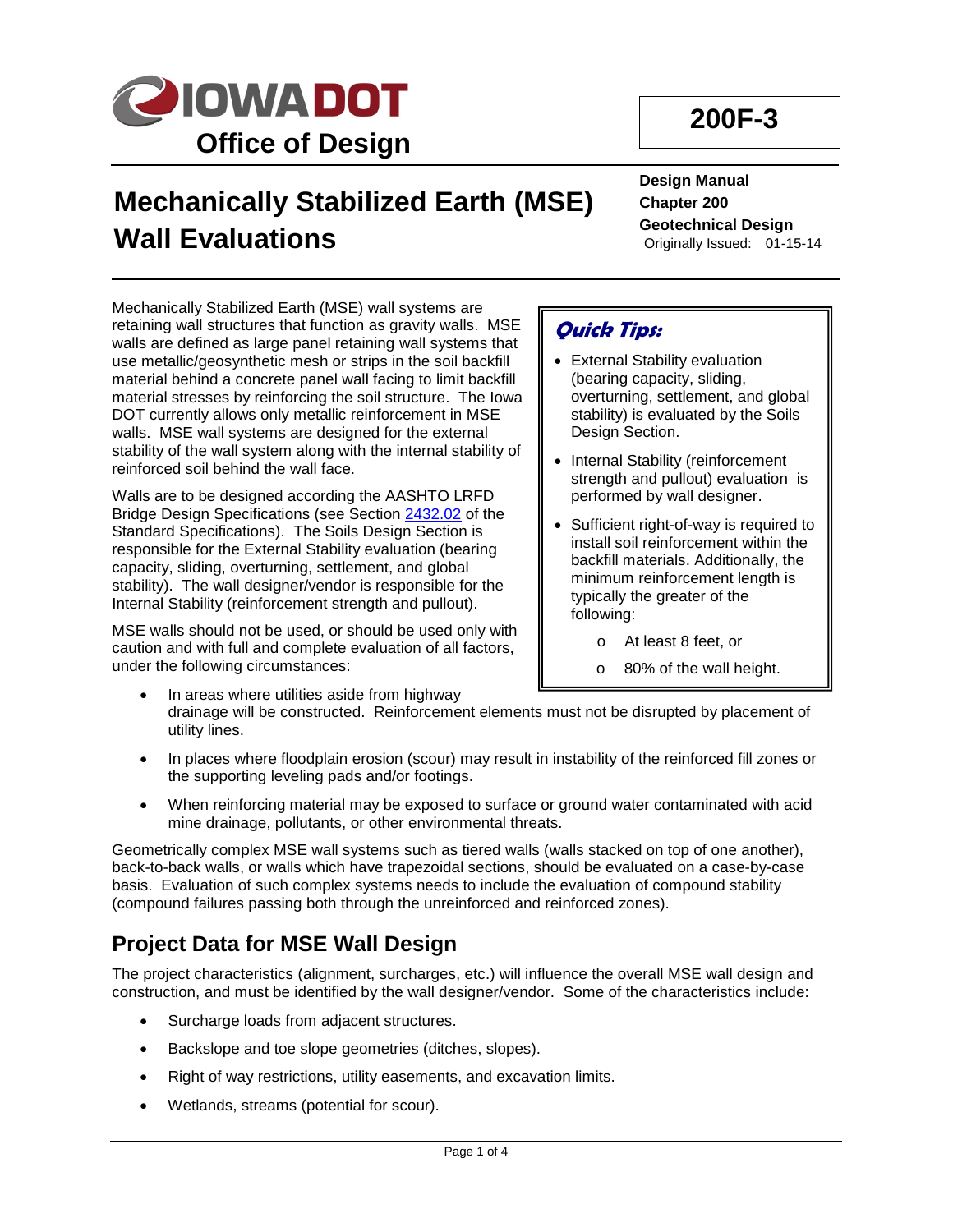- Backfill materials sources.
- Construction staging.

The MSE wall system must be designed to provide proper performance of adjacent roadways and structures. The MSE wall designer/vendor must identify performance criteria such as:

- Tolerable settlements for the MSE walls.
- Tolerable settlements of structures or property being retained.
- Impact of construction on adjacent structures or property.
- Long term maintenance needs and access.

## **Geotechnical Data for MSE Wall Design**

For each of the MSE wall alignments, the site and subsurface conditions should be analyzed to identify areas of geotechnical concern, risk, or potential variability in subsurface conditions which may influence the technical feasibility, design, and/or construction or economic viability of the MSE wall system. The proposed wall alignments will be included within the S2 submittal (see Section 200B-2) and finalized within the S3 submittal (see Section 200B-3). The scope of geotechnical analyses that is required may vary with the wall type and configuration, but the analyses typically included are global stability, overturning and sliding, bearing capacity, and settlement. Subsurface information along the proposed wall alignments should be obtained according to Section 200C-1 and/or Section 200I-1.

# **Soils Design Section Predesign Process**

The Soils Design Section is responsible for the evaluation of the MSE wall external stability (bearing, sliding, global stability, settlement, etc.) and analyzes proposed walls and their related project geometry in a pre-design process (in the design phase, prior to advertising for letting). These pre-design analyses are done because the final bearing capacity and other requirements for the wall are determined by the MSE vendor after letting and are not known until after letting. These analyses are performed to evaluate the need for ground improvement. If improvements are required, the type and quantity of ground improvement can be selected and included in the project bidding plans, reducing the potential for Extra Work Order items after letting when the wall vendor's plans are submitted. In these pre-design analyses, global stability and settlement are calculated by means and methods selected by the engineer of record. Calculations of wall loads and foundation stresses for bearing, sliding, and overturning are calculated by methods according to the latest version of the AASHTO LRFD Bridge Design Manual.

When ground improvement is determined necessary for one or more reasons, the actual or estimated areal extent and depth of the improvement are placed in plan and profile views on the project Q sheets (Section 1F-16) and/or SPS sheets (Section 1F-19). In the case of a core-out type of remediation, the areal extent and depth of excavation can be fully designed before plans are posted for letting. In the case of a contractor designed remediation, such as Intermediate Foundation Improvements (geopiers/aggregate piers or stone columns), the anticipated areal extent and depth of the proposed remediation are placed on the plans, and performance specifications for bearing resistance, global stability factor of safety, allowable settlement, and allowable differential settlement are provided in a project specific Special Provision. The ground improvement contractor/vendor designs the specifics of their system to meet the requirements of the Special Provisions, including the final areal extent, depth, and installation pattern. Initial coordination of this between the main contractor and the ground improvement contractor/vendor may occur prior to letting, but the contractor designed remediation is submitted to Iowa DOT after letting in conjunction with the vendor's MSE wall plans.

## **External Stability Evaluation**

The Soils Design Section is responsible for the External Stability evaluation of MSE wall systems, which includes sliding, bearing capacity, overturning resistance, settlement, and global stability to the internal and external loads. Loads for external and internal stability are taken as specified in the AASHTO LRFD Bridge Design Specifications and should include the appropriate load factors for traffic surcharges. All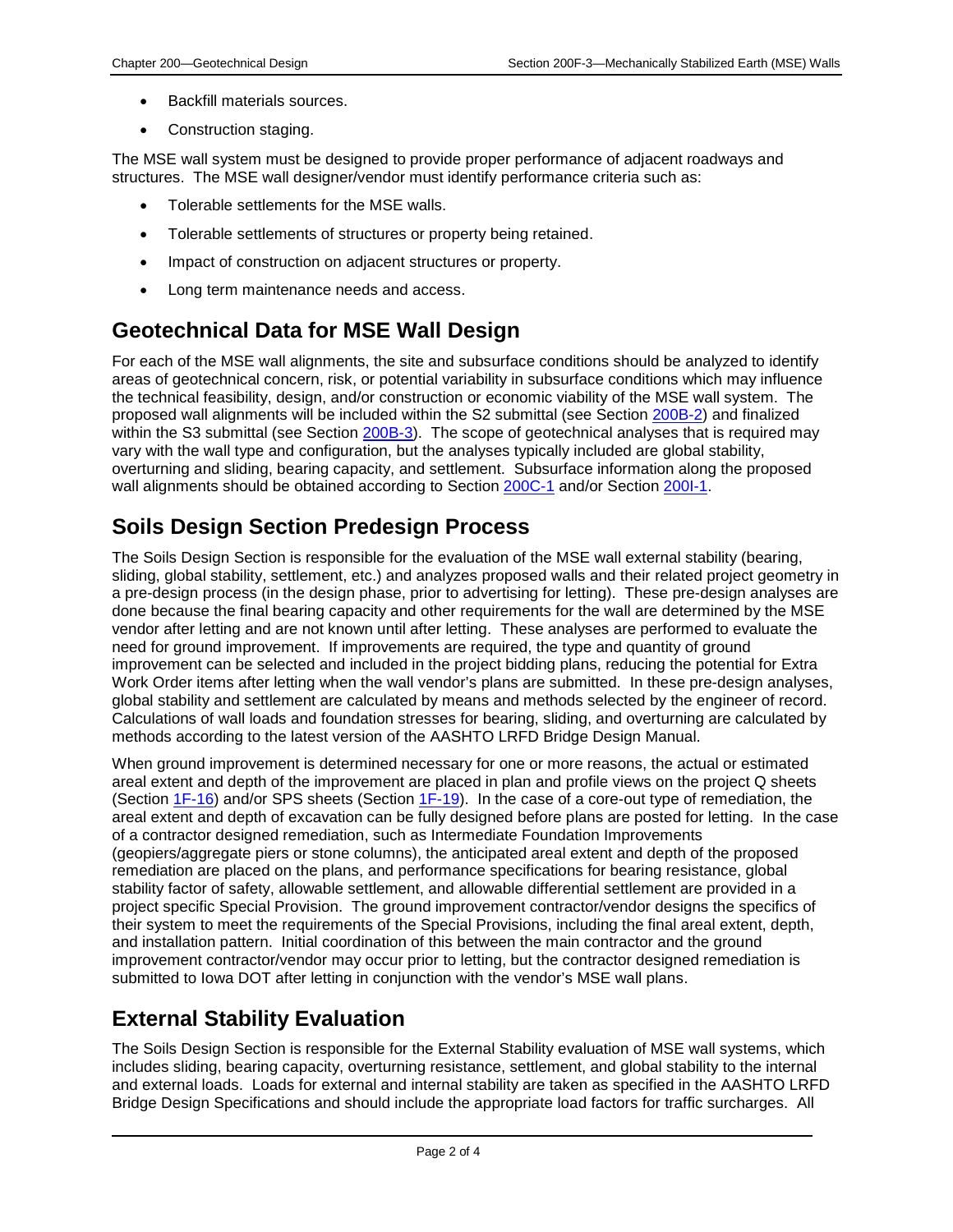geotechnical parameters used in the evaluation of the MSE wall systems for evaluation and how they were developed should be clearly stated within the MSE wall calculation package. Engineering properties of soils should be according to Section 200E-1. The following summarizes the external stability evaluations:

#### **Sliding**

Sliding failure occurs if the force effects due to the horizontal component of loads exceed the more critical of either the factored shear resistance of the soils or the factored shear resistance at the interface between the soil and the foundation. The sliding resistance of the MSE wall system is evaluated under the Strength Limit load according to the AASHTO LRFD Bridge Design Specifications.

#### **Bearing Resistance**

Bearing pressures at the base of the wall system are computed using strength limit loads according to the AASHTO LRFD Bridge Design Specifications. The computed strength limit bearing pressure must be less than the factored bearing capacity of the soil, as determined from shear strength parameters established from data obtained in the geotechnical investigation.

#### **Overturning**

Overturning failure occurs if the force effects due to the horizontal component of loads exceed the sum of the MSE wall systems mass. The overturning resistance of the MSE wall system is evaluated under the strength limit load according to the AASHTO LRFD Bridge Design Specifications.

#### **Global Stability**

The global stability evaluation of the MSE wall configuration must be performed by the owner's geotechnical engineer during the plan development phase. The initial global stability evaluation will usually be started assuming uniform soil reinforcement lengths of at least 70 percent of the wall height, 0.7*H,* unless specified otherwise by the wall designer, or a minimum of length 8 feet. The global stability analysis assumes failure outside the reinforced zone. Compound stability evaluations are usually not performed for typical wall geometries.

Non-uniform reinforcement lengths may be used under the following circumstances:

- Lengthening the upper reinforcement layers above the 0.7*H* ratio to meet pullout, seismic, or impact loads.
- Lengthening the lower reinforcement layers to meet global stability requirements from global stability analysis.
- Shortening the bottom layers to less than 0.7H to reduce excavation requirements only if the wall is bearing on rock or other competent foundation soil.

Global stability of the MSE wall system should be evaluated for the various conditions outlined in Section 200F-1 at the Service I Load Combination with an appropriate resistance factor,  $\phi$  (or minimum factor of safety). Since the slope stability evaluation is performed at the service limit state; the resistance factors are combined with a load factor of 1.0. Thus, resistance factors of 0.75 and 0.65 are equivalent to a safety factor of 1.3 and 1.5, respectively. The following factors of safety (resistance factors) are recommended for design of slopes.

- Take  $\phi = 0.75$  if geotechnical parameters are well defined and the slope does not support or contain a structural element (bridge/roadway).
- Take  $\phi = 0.65$  if geotechnical parameters are limited or if the slope supports or contains a structural element (bridge/roadway).

#### **Settlement Evaluation**

MSE wall design is to structurally accommodate the effects of total and differential settlement estimated for the project site, both longitudinally and in cross-section, as prescribed in the AASHTO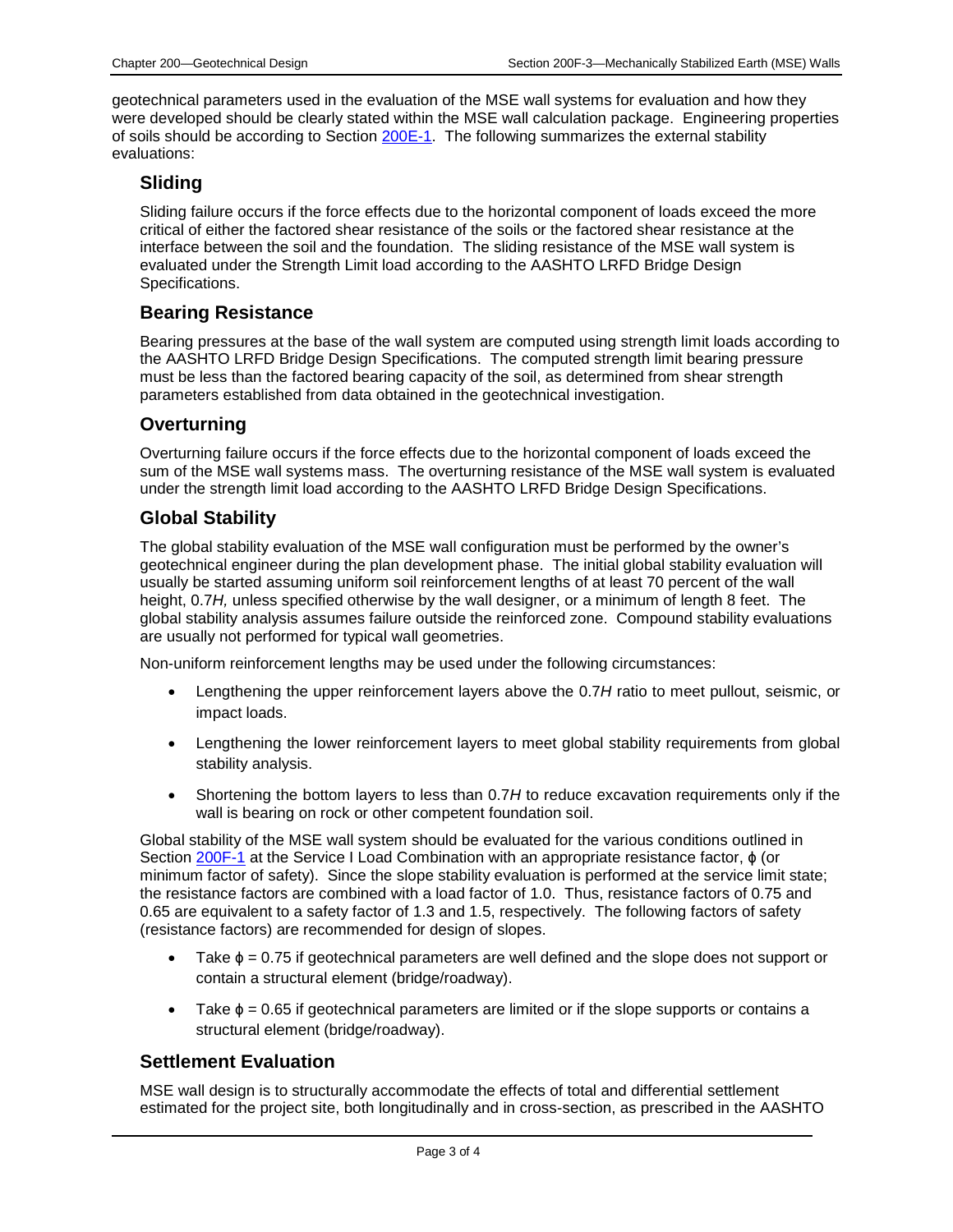LRFD Specifications. The movement criteria outlined in Table 1 should be used to establish acceptable settlement criteria including proprietary walls designed using the AASHTO Standard Specifications for Highway Bridges (2002). For MSE walls with precast panel facings up to 75 ft<sup>2</sup> in area, follow AASHTO LRFD Specifications, Section 11.10.4 for limiting differential settlements. More stringent tolerances may be necessary to meet aesthetic requirements for the walls.

| total                | differential settlement             | action                                                                           |
|----------------------|-------------------------------------|----------------------------------------------------------------------------------|
| settlement           | over 100 ft                         |                                                                                  |
| $\Delta H \leq 2$ in | $\Delta H_{100} \leq 1.5$ in        | design and construct                                                             |
| 2 in $<$ ∆H ≤ 4 in   | $1.5$ in < ΔH <sub>100</sub> ≤ 3 in | ensure structure can tolerate settlement                                         |
| $\Delta H > 4$ in    | $\Delta H_{100} > 3$ in             | obtain approval prior to proceeding with<br>design and construction <sup>1</sup> |

**Table 1: Settlement criteria for MSE walls with modular (segmental) block facings.**

<sup>1</sup>Approval of the Soils Design Section required.

### **Internal Stability Evaluation**

The wall designer/vendor is responsible for the Internal Stability, which is the process of analyzing safety against structural failure. Typically, two areas where the rupture and pullout potential are assessed: 1) at the maximum stress zone in the region between the active and resistant zones; and 2) the wall face connection.

#### **Reinforcement Pullout**

Reinforcement pullout failure occurs when tensile forces in the reinforcements become larger than the pullout resistance (the force required to pull the reinforcement out of the soil mass).

#### **Reinforcement Strength**

Reinforcement failure occurs when the tensile forces in the reinforcement cause excess elongation or rupture, which would lead to large movements and possible collapse of the structure. Strength of reinforcement at every layer must be checked within the wall at the boundary between the active and resistant zones and at the connection between the wall and reinforcement connection.

### **References**

AASHTO, 2012. LRFD Bridge Design Specifications.